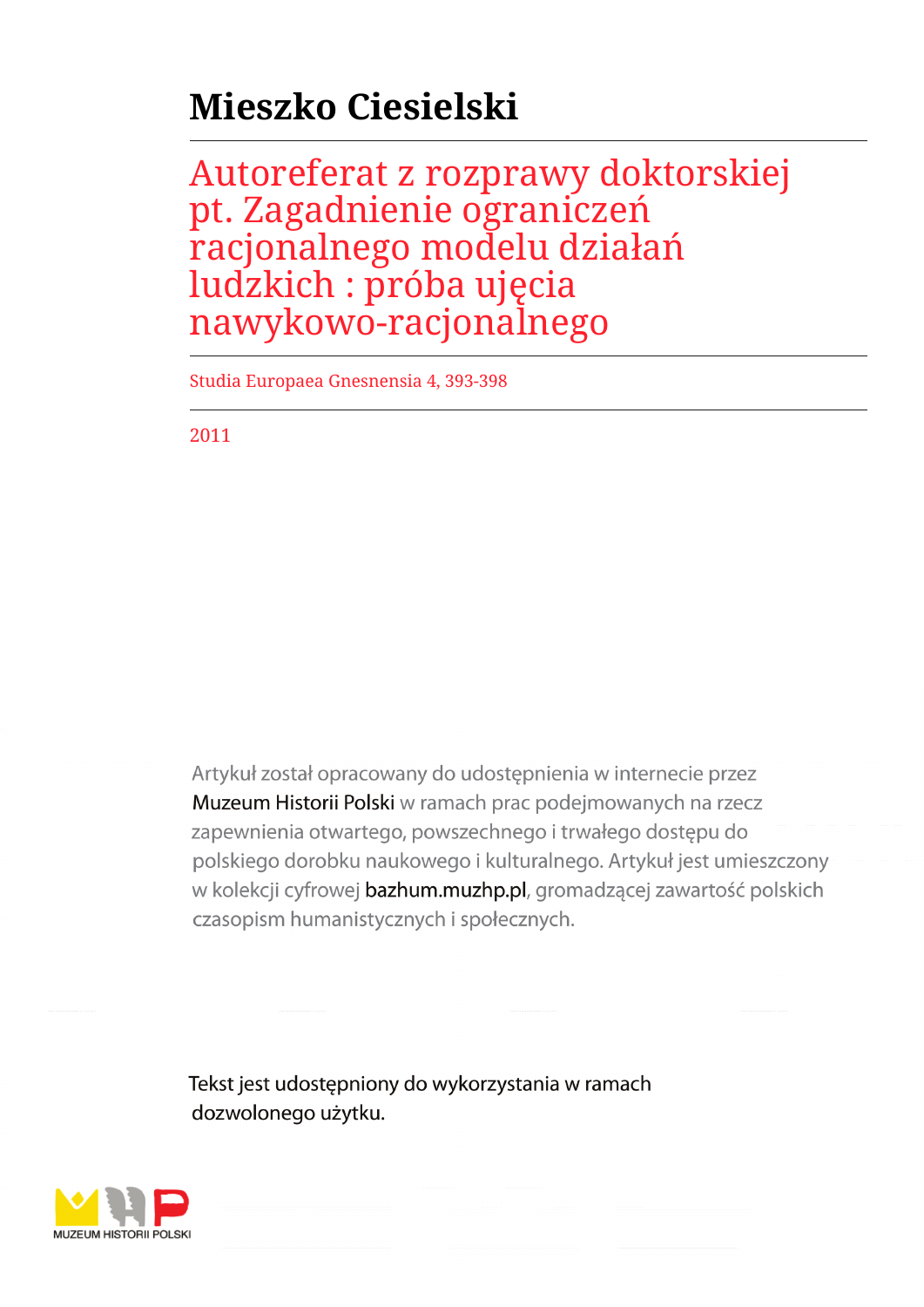## AUTOREFERATY

STUDIA EUROPAEA GNESNENSIA 4/2011 ISSN 2082–5951

**Mieszko Ciesielski** (Gniezno)

## **PROBLEM OF LIMITS OF RATIONAL MODEL OF HUMAN ACTIONS. AN ATTEMPT TO CAPTURE HABITUAL-RATIONAL ACTION**

Summary of doctoral dissertation defended at the Institute of Philosophy, Adam Mickiewicz University in Poznań, on October 26<sup>th</sup>, 2009; dissertation supervisor Prof. Krzysztof Brzechczyn.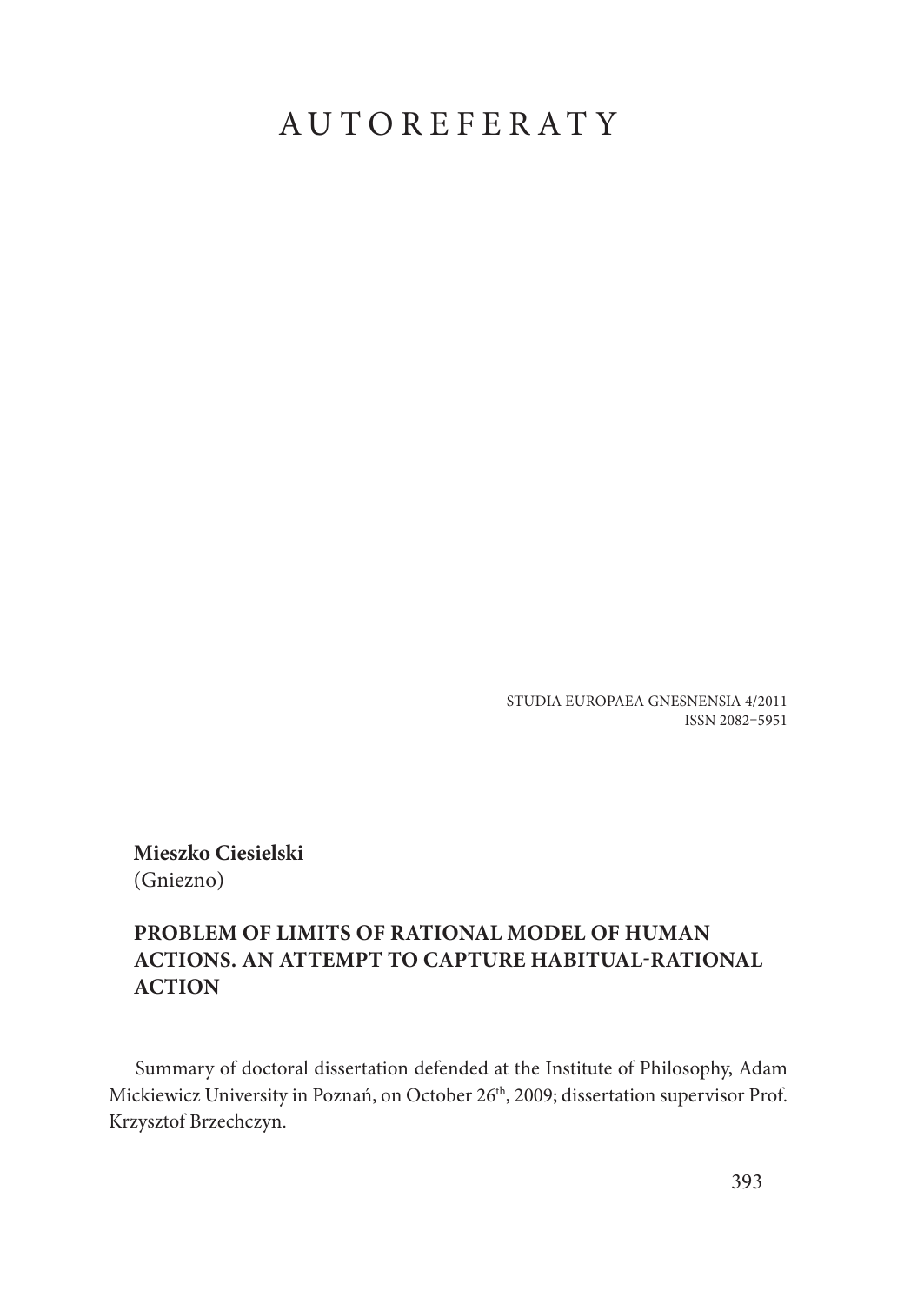Human actions are the basic subject of research in social sciences. Human practice, that is, the activity of making decisions, is one of the most important issues that social scientists are occupied with. Why has the person acted one way and not another? Has the person wanted to achieve an intended objective? If so, what objective? Why, acting in a given way, has the person used particular means, and not other ones ? Questions can be multiplied but all of them have the same goal — the attempt to explain a particular action.

The concept of rational action is a predominant scientific trend in social sciences explaining human actions. Within the framework of the concept, actions of a given person are accounted for through knowledge, preferences (in terms of particular values) and the circumstances in which actions are taken. Generally, a person acts in a particular way — states the concept of rationality — to maximize their preference, that is, they consider reflectively a set of possible actions to be taken and choose the one that accomplishes their objectives to the largest extent.

The beginnings of the deliberations on the rationality of human actions date back to the ancient times. Aristotle wrote about instrumental reason thanks to which a person attains their objectives successfully. However, Max Weber was the one to start a broad discussion on rational action. He advanced a division of actions which also includes a characterization of rational action, that is, an action in which circumstances and means for the attainment of one's own ends are considered. There have been numerous explications and theoretical studies concerning the concept of rational action. It may be impossible to compile and discuss the entirety of the tradition of rationality of action, particularly in view of the fact that it is used by researchers in various scientific fields, for instance, in philosophy, sociology, anthropology, cultural studies, history and economics.

Apart from obvious advantages, the concept of rationality has some limitations as well. One of these seems to be fundamental. It has been pointed out many times that the concept of rationality presents practical human activity in a narrowed perspective. After all, there are other kinds of actions in the human world, apart from rational actions. For instance, there are the traditional, routine and habitual actions that are taken out of habit; affective actions, taken under the influence of emotions; imitative ones, resulting from copying other people's actions, etc. It can be claimed, therefore, that the analysis of human actions, according to the concept of rationality, leads to an inadequate description of an actual practice, as people do not act exclusively rationally, but in different ways as well.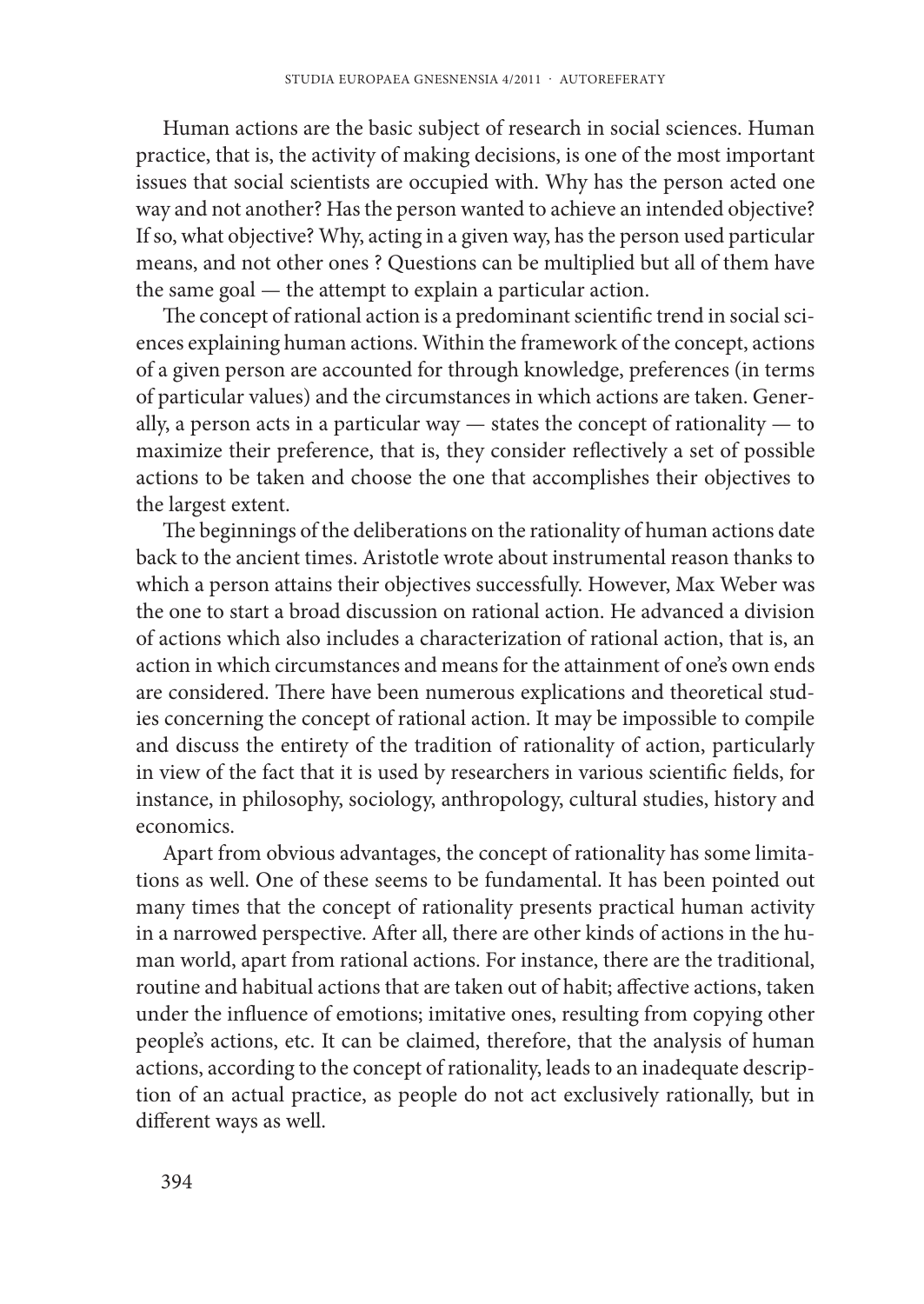Taking into consideration the limitations of the concept of rational action mentioned above, an interesting scientific problem seems to emerge; to determine the sources of limitations as well as to make an attempt to advance such a conceptualization of action which would not only encompass the rationally induced action but also other types of action. The very aim guided the author in the 'Problem of Limits of the Rational Model of Human Actions. An Attempt to Capture Habitual-Rational Action'.

Some notions of rationality in the studies of particular scholars (e.g. those of Carl R. Popper, John Watkin, Carl G. Hempel, J. Kmita and J. Nowak) have been analyzed in the work presented here. This enabled the author to state that there is an underlying assumption that limits the concept of rationality. The assumption may be formulated as *the rule of constant reflectiveness*. The rule states that a rational individual always considers alternative actions before taking a given action and chooses the most expedient one. The reflectiveness of an agent is a vital condition of rational action. Therefore, the adequacy of the concept of rationality should be limited to the situations in which *the rule of constant reflectiveness* is adhered to, that is, situations in which an agent actually considers various ways of conduct. However, such reflection does not always precede human actions. The revocation of the assumption of constant reflectiveness enables to list other actions, namely *unreflective* actions. These are, for instance, habitual and imitative actions. In his work, the author presents the concept of habitual-rational action in which two types of actions have been taken into account. Apart from a rational (reflective) action, habitual and imitative actions (both unreflective) have been presented. The characterization of the three types of action in one theoretical language permitted to outline the connections between these actions as the dependencies that explain when a given person acts in a habitual, rational and imitative way were determined.

The work 'Problem of Limits of Rational Model of Human Actions. An Attempt to Capture Habitual-Rational Action' should be ranked among studies on human rationality. Usually, three dimensions of rationality are distinguished: rationality of beliefs, actions and ontological rationality. Although the three dimensions merge to some extent, the author focuses exclusively on the second one, that is, actions. Thus, the issue of rationality of human beliefs and ontological rationality are not taken into consideration. Also, the issue of rationality of actions is narrowed. Only a formal (instrumental, methodological) understanding of rationality is adopted, namely, the one that analyses the consideration of effectiveness — the usefulness of means to given aims. Subject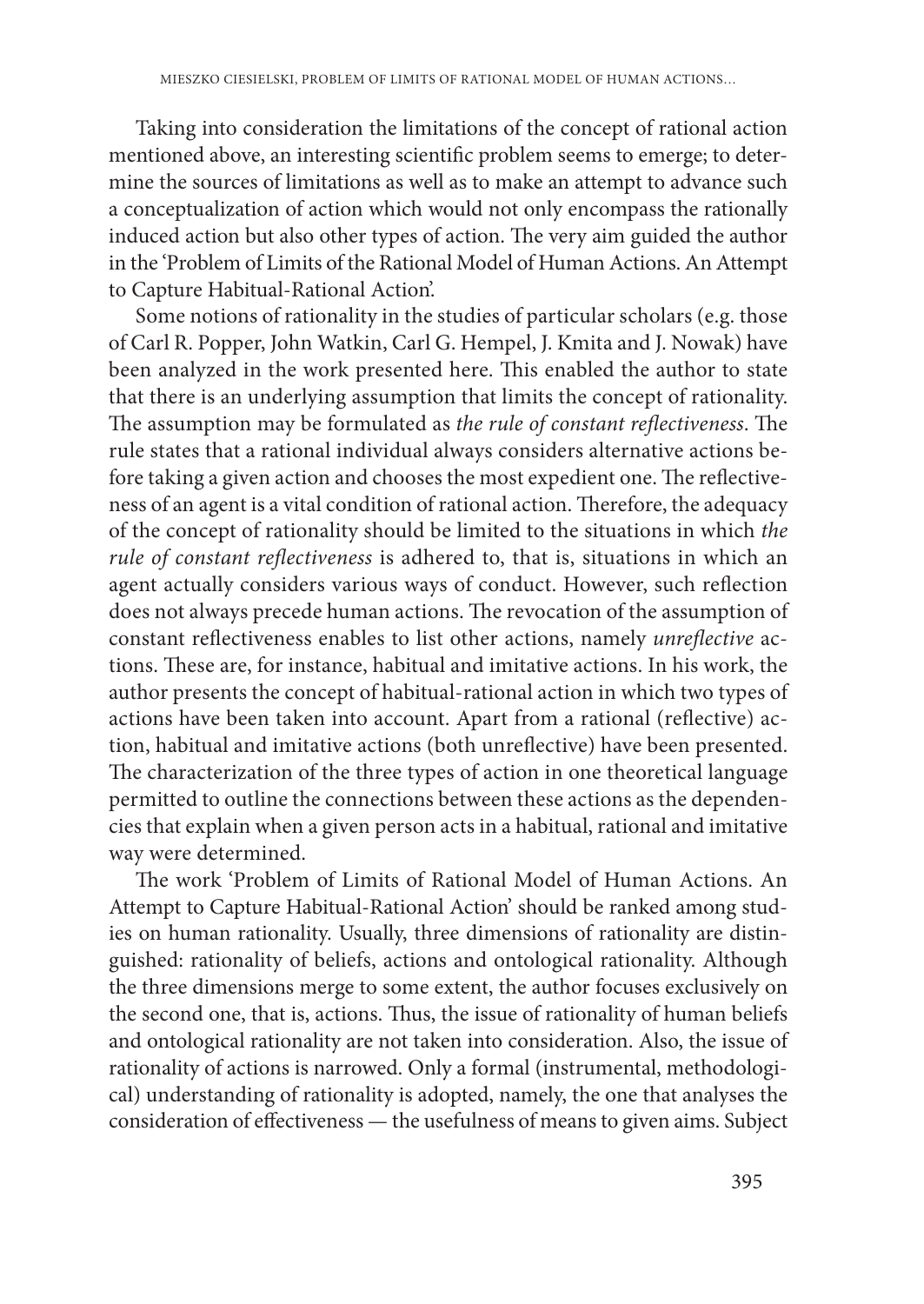rationality, that is, the issue of the assessment of particular aims of human actions in the light of some axiological criteria, is omitted.

The paper consists of three basic parts. In the chapter opening the first part, selected theories of rational action are presented. These are the concepts of rational action by Carl R. Popper, John Watkins and Carl G. Hempel. Moreover, the author presents the postulates of the rationality of action by Klemens Szaniawski, humanistic interpretation by Jerzy Kmita and its specifications presented by Wojciech Patryas, as well as the rule of rationality and its limitations in the form of the concept of non-evangelical model of a man by Leszek Nowak. The second chapter elaborates on the concepts that show the limited character of human rationality. In the main, these concepts include the deliberations on a traditional action by Max Weber, the concept of routine actions by Anthony Giddens and the concept of habit by Jean-Claude Kaufmann. The three concepts show unreflective actions that are a part of human activity and are taken on the basis of tradition, routine and habit. The chapter comprising a division of actions into reflective and unreflective closes the first part of the paper and poses a starting point for the following deliberations.

The second part of the paper is, in the light of the chosen aim, the most important and may be described as theoretical. It elaborates on the author's concept of human action in which, firstly, rational (reflective) actions as well as habitual (unreflective) and imitative (unreflective) ones are presented, and, secondly, transitions between these types of actions are drawn. And thus, in the second part's opening chapter, the author discusses the methodological assumptions of the paper, namely the theses of the idealizing theory of science. Idealization and specification constitute effective tools in the formulation of scientific theories. Generally, the starting point is the most idealized model in which the established set of the idealizing assumptions omits the factors recognized as secondary and leaves the main determinants of the phenomenon being studied. This allows the most underlying relation to be grasped. Then, such a model is specified in subsequent models by taking into account factors that have initially been omitted. The second chapter elaborates on a classification of actions that enables characterization of individual actions, which, besides social ones, are the object of further analyses. The concept of habitual-rational action requires defining certain terms concerning the subject of an action, means of action, their effectiveness, etc. One of those is associated with human needs. The introduction of this category involved the modification of the language of values which is usually applied in the models of rationality, for the sake of the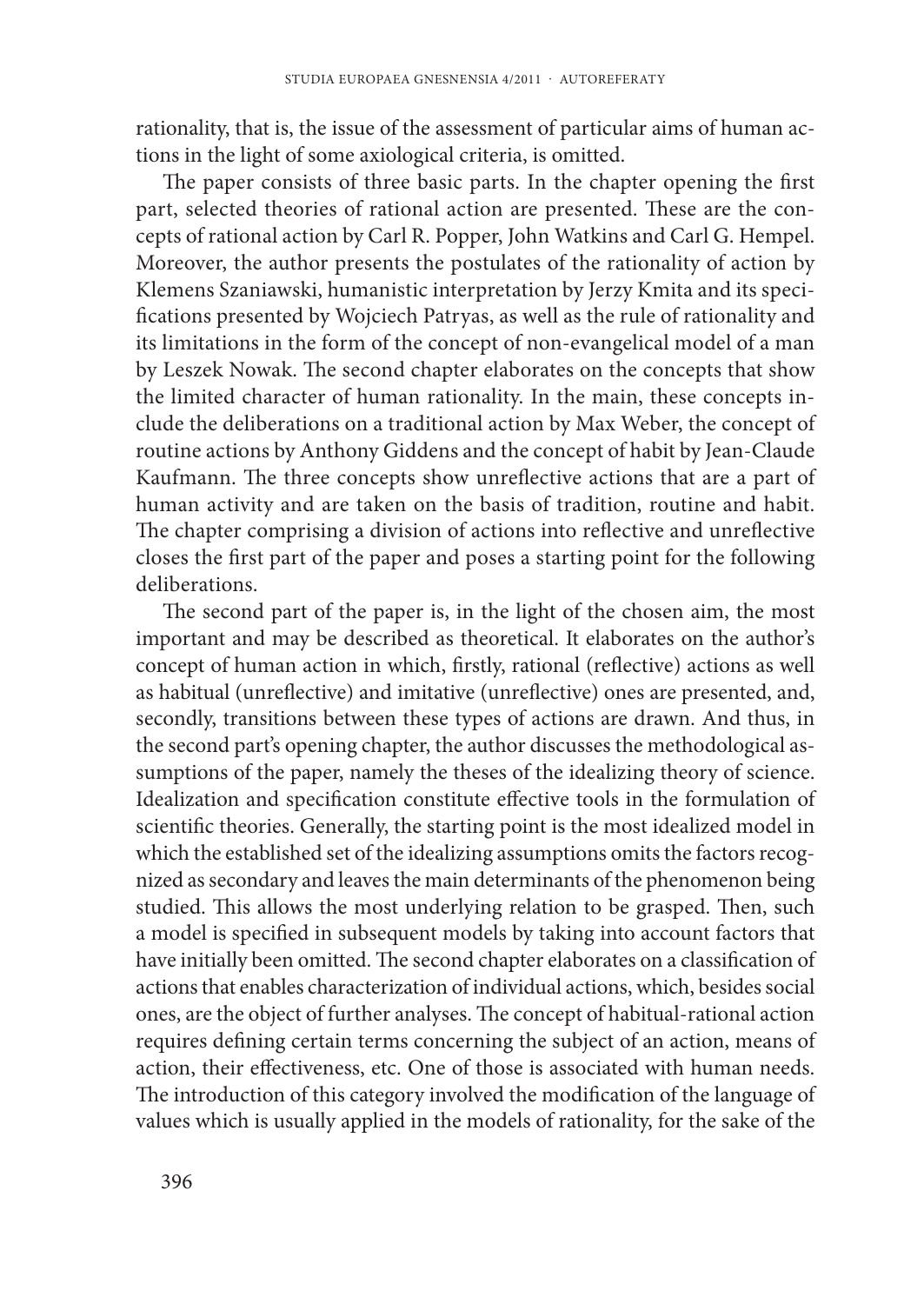language of needs. The necessary terminological arrangements with regard to the conceptualizing apparatus are contained in the third chapter. In the fourth one, habitual action is presented and defined — that is, an unreflective type of human conduct that is not captured according to the rational model of action. The following chapters present three concepts of habitual-rational action in which individual human actions are encompassed. Model I, the most idealized one, covers habitual action exclusively. The established set of idealizing assumptions does permit to encompass other kinds of action. Model II, which is a specification of the initial model, enables description of habitual and rational action. Model III, on the other hand, which is yet another specification, makes it possible to capture habitual, rational and imitative action.

The third part of the dissertation which may be denoted as applicative, consists of three chapters. Here, the author presents an interpretation of certain concepts by selected scholars in the light of the notion of action as construed in the dissertation. The concepts are: the concept of "Being-in-the-world" by Martin Heidegger; the concept of the historical process by Jerzy Topolski, including the theory of the birth of capitalism in Europe; and the concept of an interpersonal individual by Witold Gombrowicz.

Consequently, within the conceptual framework of the habitual-rational action, it was possible to present certain ideas from "Being and Time" by Heidegger. The interpretation of the notion of *Being-in-the-world* indicates that Heidegger's ontological deliberations include certain theses on the human activity of taking actions. The interpretation put forward by the author is an attempt to extract these theses and explain them in a more precise language than the one used in "Being and Time". The interpretation of Jerzy Topolski's deliberations enabled the author to detach non-uniform anthropological assumptions providing foundation to the concept of the birth of capitalism. It was possible since the concept is based on the model of rational action and the psychological theory of behavior, which hard to reconcile with the former. Bearing in mind the concept of habitual-rational action, the author also explains Gombrowicz's duality of the determinants of human activity: the unreflective determinant associated with the society and the reflective one connected to an individual, conscious *I*. Furthermore, the author refines Gombrowicz's idea showing that not only do people act in an unreflective way under the influence of the society, but also an individual may act unreflectively in an isolated situation - these being habitual actions.

The author interprets selected concepts of the three spiritual human domains — philosophy, social sciences and art — from the perspective of his